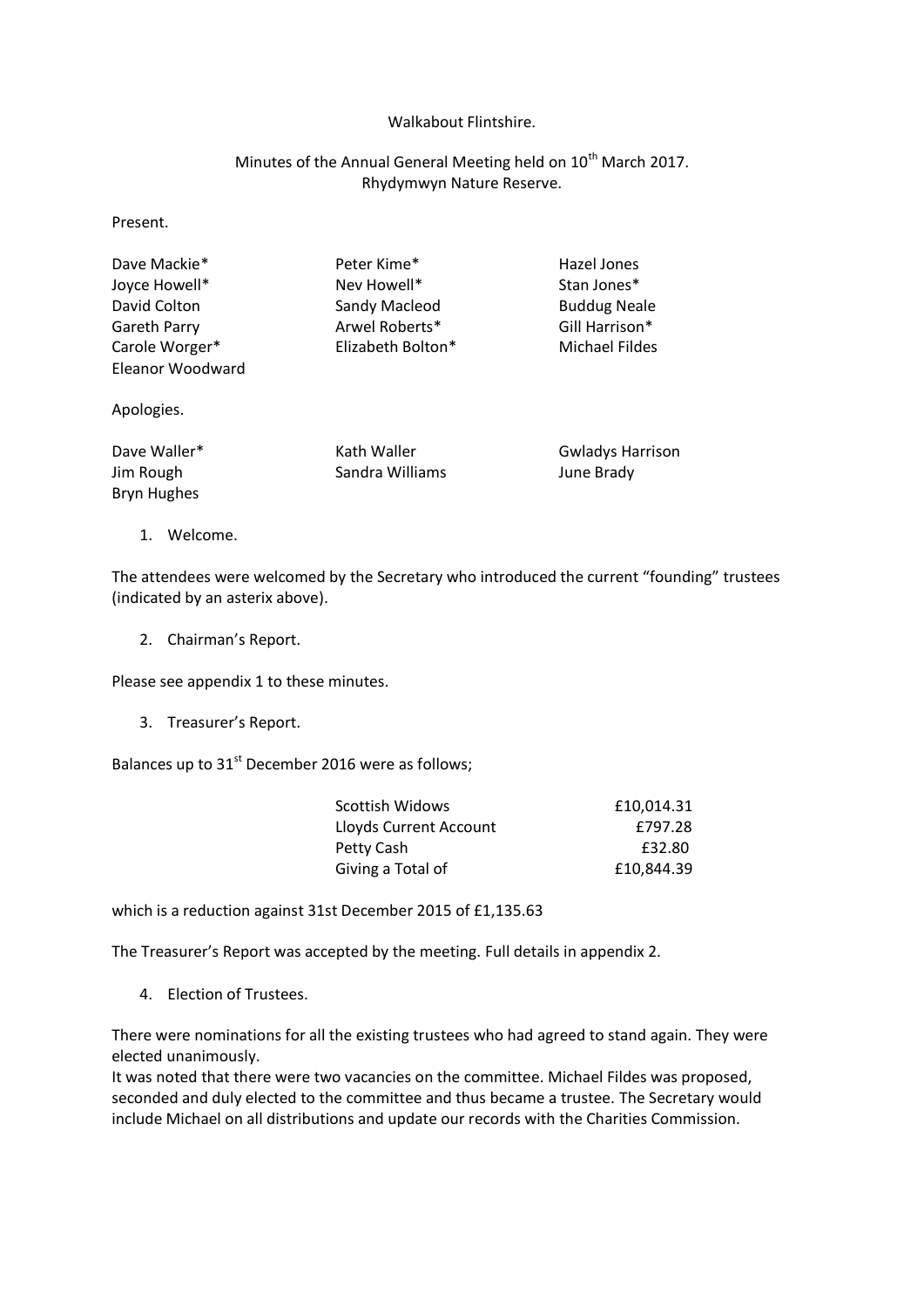5. Election of Officers.

All three current officers had been nominated for re-election, were willing to stand and were elected unanimously by the meeting. To confirm the appointments were;

- Dave Mackie Chairman
- Peter Kime Secretary
- Neville Howell Treasurer
- 6. AOB.

Gill Harrison proposed a vote of thanks to Dave Mackie who had worked hard as chairman – accepted unanimously.

The meeting closed at 14.30 hours.

Appendix 1 follows. Appendix 2 follows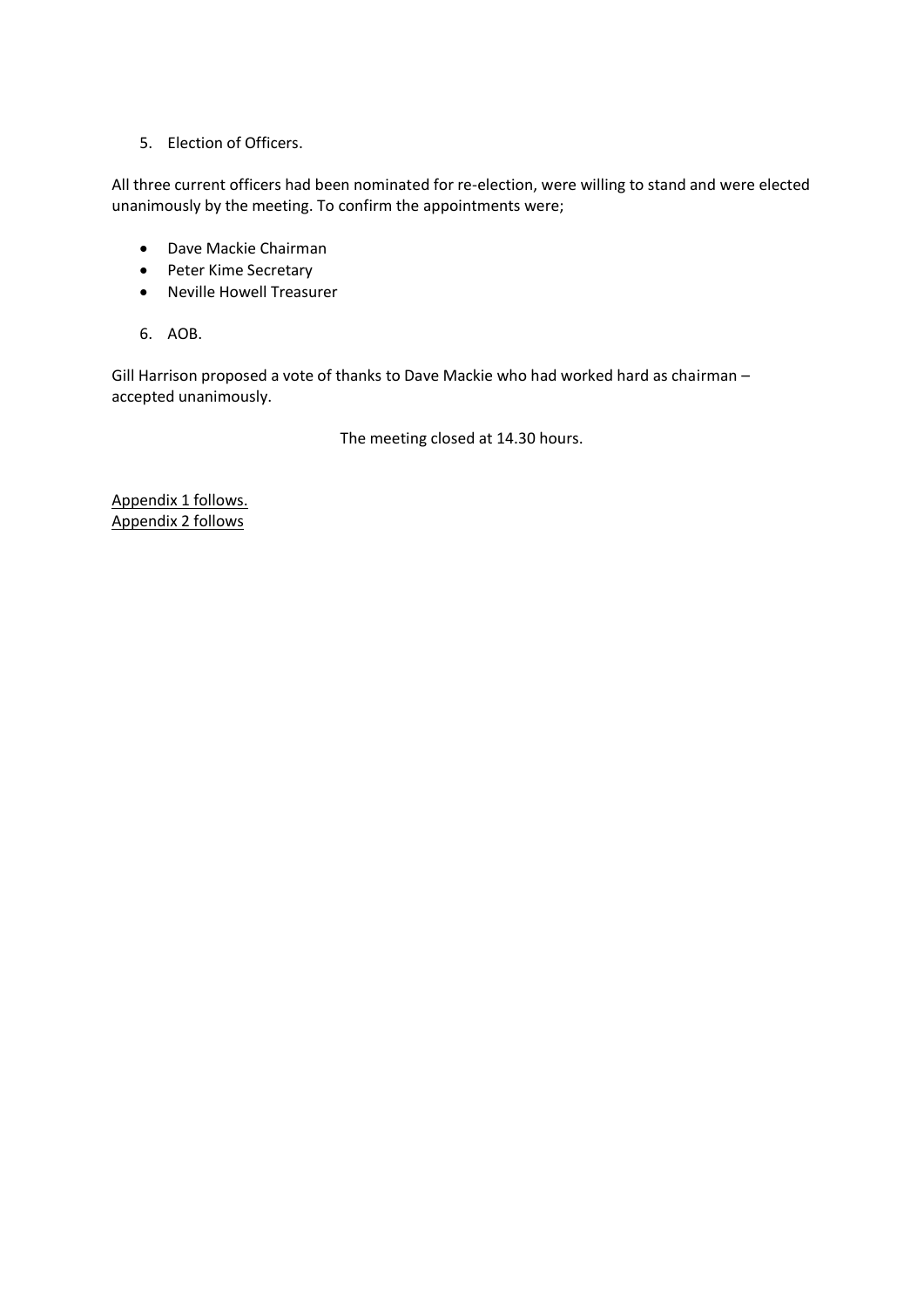## Appendix 1 Chairman's Report.

## Dear All.

Today is about you – **all of you** members of the committee, walk leaders and walkers who are here the volunteers who make Walkabout what it is – volunteers who make it happen – who give more than your time to keep in being one of the most important health and social organisations in this county – this is about you who keep all this free – **you** have the respect of so many people for all you do AND you have my respect.

In fact I was honoured to asked to be chair of this organisation whose members I respect so highly.

We have achieved so much since our last meeting which set us up after Flintshire County Council decided to release us to our own devices.

I can tell you now that setting up the Constitution was a great deal of work and there were a number of meetings with John Gray of FLVC *to whom we are most grateful*. I must also praise Nev for the work he did and for helping finalise the Constitution - the CHARITY COMMISSION accepted it first time - which is unusual and I think that confirms how good all the hard work was. Our Thanks to everyone who was involved.

So much has been achieved, the programme in our own style – new Walk Leader TABARDS – new Nordik walking poles purchased.

I want to give my warmest thanks to members of the committee for all their hard work and particularly mention Peter who does so much and keeps us informed about future dates and meetings. He also looks after the web site which is a thankless task but very necessary these days.

We must also give our warmest thanks to Sandy who was our original Treasurer but has had to pass that role on. Many thanks, Sandy, for all your work, wise words (which we didn't always agree with) and for taking on this role when we needed someone to do it. We are grateful to NEV for taking over this role, although I have to say that the committee agreed to this when he was away in the USA. That sounds as if we forced it on him – not really - he had said he would take it on if no one else came forward – needless to say no one did. You will hear from NEV shortly.

I believe that an AGM is about looking back at achievements but it must also be about moving forward. I am pleased to see many issues for the future on the ordinary meeting agenda *which follows this meeting*.

You should be proud of the successes WALKABOUT FLINTSHIRE has achieved and be looking forward with pride to the progress which will be made.

Thank you very much.